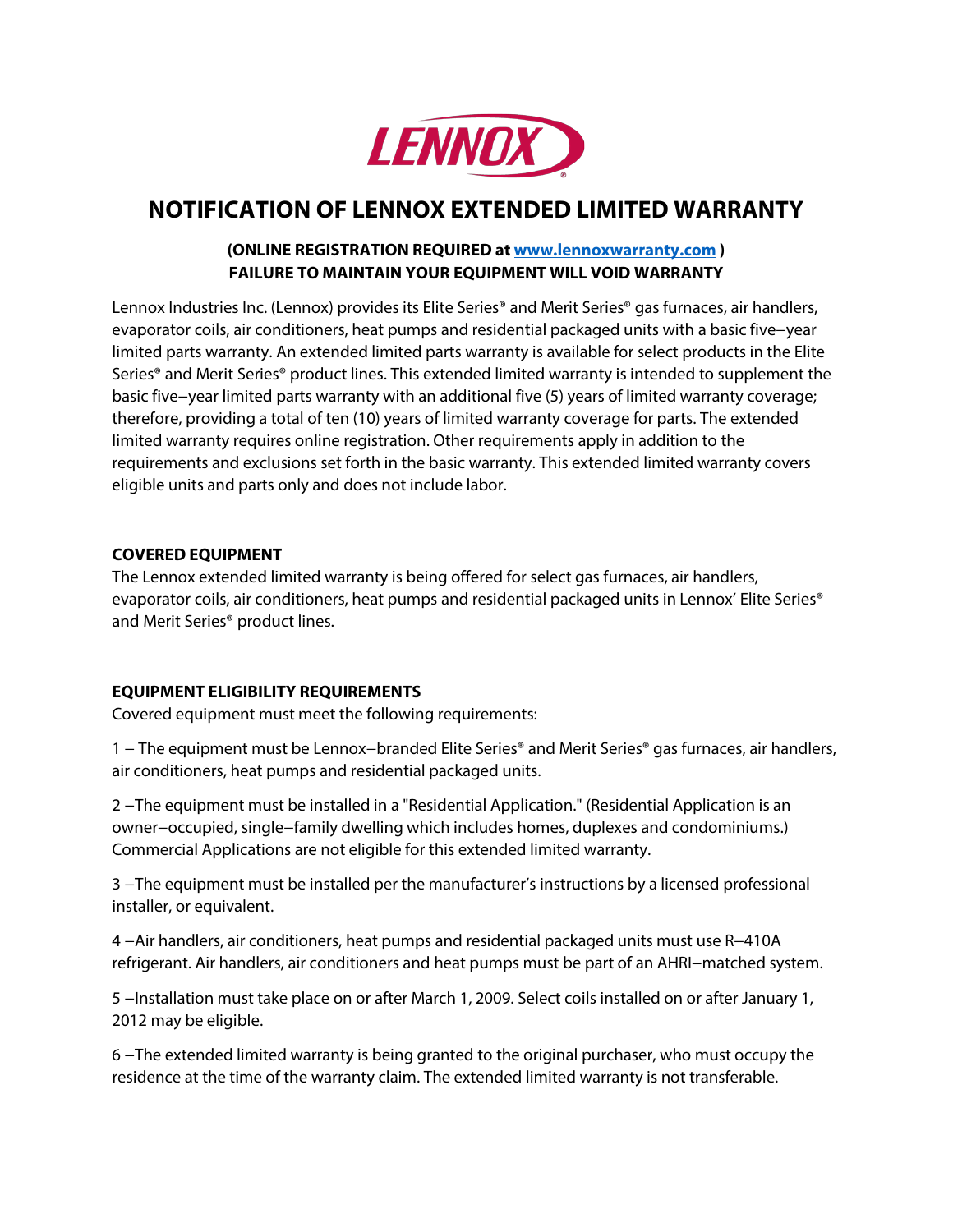7 -The equipment must be properly registered a[t www.lennoxwarranty.com](http://www.lennoxwarranty.com/) within 60 days after the date of installation or closing date, except where prohibited by law. Proof of purchase or closing date may be required

#### **TERMS AND CONDITIONS**

Unless modified herein, all terms and conditions set forth in the basic warranty remain the same. These include, but are not limited to, component availability, excluded components, repairs, care of equipment, warranty procedures and warranty limitations.

NOTE − Lennox reserves the right to cancel this extended limited warranty program at any time, without notice. Warranties properly registered at the time of program cancellation will continue to be honored.

#### **IMPORTANT WARRANTY IMFORMATION**

Congratulations on your purchase of your Lennox heating and cooling equipment. Please take a moment to read this document for important information about registering for an extended parts warranty.

#### **REGISTRATION PROCEDURE**

The following information will be require in order to complete the online warranty registration at [www.lennoxwarranty.com](http://www.lennoxwarranty.com/) . Much of this information will be on the invoice provided by the installing contractor. The unit model number and serial number are also provided on the sticker found on the front of the literature bag assembly. If you need assistance gathering this information please contact the installing contractor.

| Address                          |                                            |              |
|----------------------------------|--------------------------------------------|--------------|
| City                             | State                                      | Zip Code     |
| Phone Number                     | Install Date or Closing Date (if new home) |              |
|                                  | Serial Number                              | Model Number |
| Furnace / Air Handler            |                                            |              |
| Air Conditioner / Heat Pump      |                                            |              |
| <b>Indoor Coil</b>               |                                            |              |
| <b>Residential Packaged Unit</b> |                                            |              |
| Installing Contractor            |                                            |              |
| Address                          |                                            |              |
| City                             | State                                      | Zip Code     |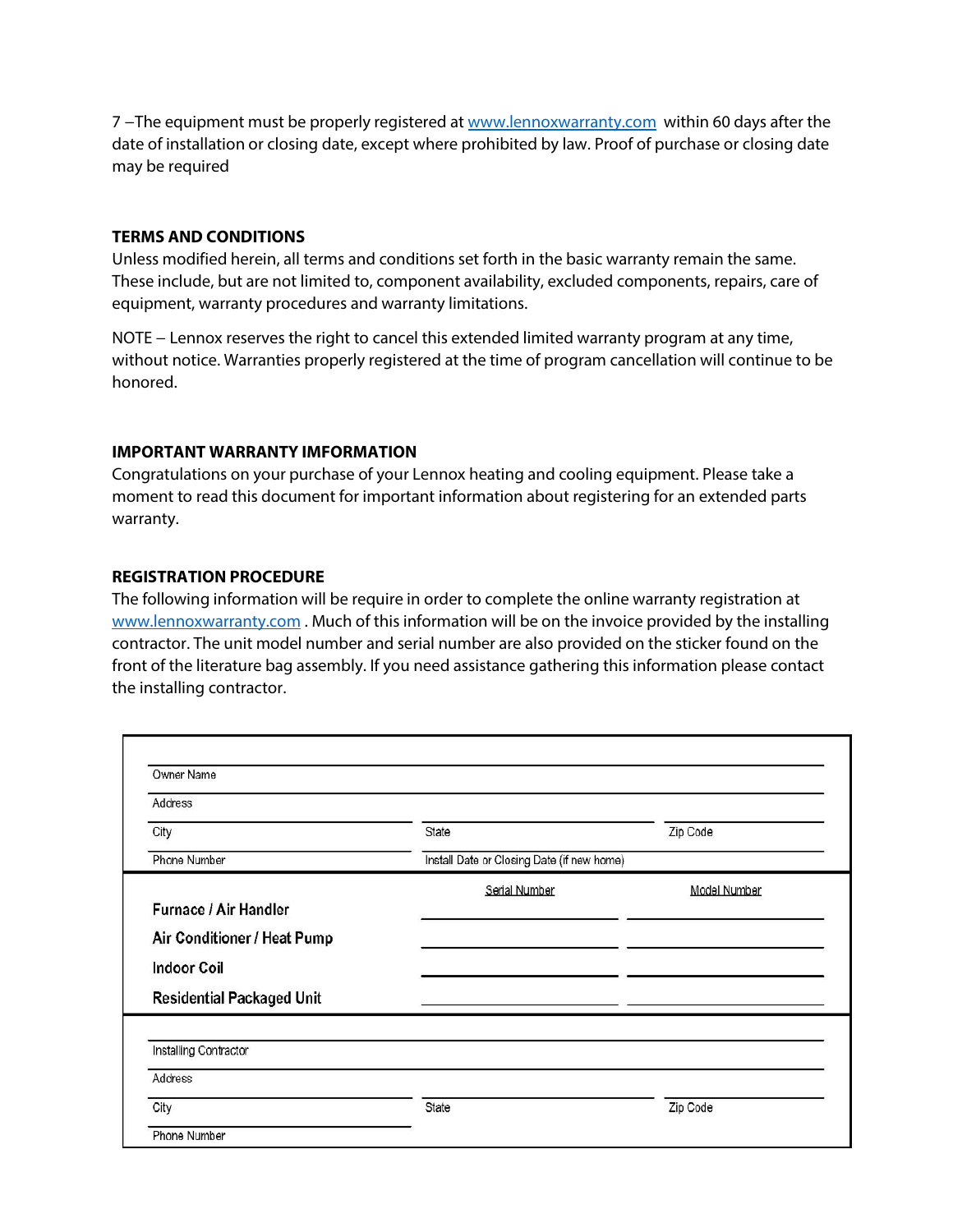# **Lennox® 10-Year Extended Limited Warranty Program Frequently Asked Questions: Homeowner**

#### *Warranty Explanations:*

Q: What is the Lennox 10-Year Extended Limited Warranty Program?

A: The Lennox 10-Year Extended Limited Warranty Program extends the basic coverage provided by the Lennox Equipment Limited Warranty. Qualifying parts are covered for an additional five years beyond the basic warranty period. This provides a total of ten years of warranty coverage on qualifying parts.

Q: Who is responsible for giving me the basic Lennox Equipment Limited Warranty certificate and the notification of the 10-Year Extended Limited Warranty Program?

A: The Lennox Equipment Limited Warranty certificate is provided with the product at the time of installation. On qualifying products, the extended parts warranty notification sheet is also provided with the product. If you are missing either of these documents, contact your installing Lennox dealer.

Q: What is the difference between the Lennox Equipment Limited Warranty and the Lennox 10-Year Extended Limited Warranty Program?

A: The Lennox Equipment Limited Warranty is the basic coverage provided on all units. The Lennox 10- Year Extended Limited Warranty Program extends the basic coverage for an additional 5 years with registration.

#### *How to Register:*

Q: How do I register for the Lennox 10-Year Extended Limited Warranty Program?

- A: Please visit www.lennoxwarranty.com to complete and submit the registration form on-line.
- Q: What information do I need to register?
- A: Registration requires the following information:
	- Name, address, telephone number and email
	- Installation date (or closing date if newly constructed home)
	- Product model and serial numbers

Installing dealer or contractor's name, address and phone number

#### Q: What is involved in the registration process?

A: Begin the registration process by having all the necessary information listed above. Next, go to www.lennoxwarranty.com. Click 'I've got it – let's get started' to begin. There are a few brief screens where you will enter your information. Registration is a one-time process. Review your entries on the last page of the registration. Once the information is reviewed and all information is correct, submit your registration. Upon submittal of your registration, you will receive a registration number and a summary of the registration. You will also receive an email confirmation of the registration.

*If any of the products you registered today are eligible for the Lennox 10-Year Extended Limited Warranty Program, the registration will reflect this information.* 

> *Thank you for choosing Lennox*®*! For questions, please call 1-800-953-6669.*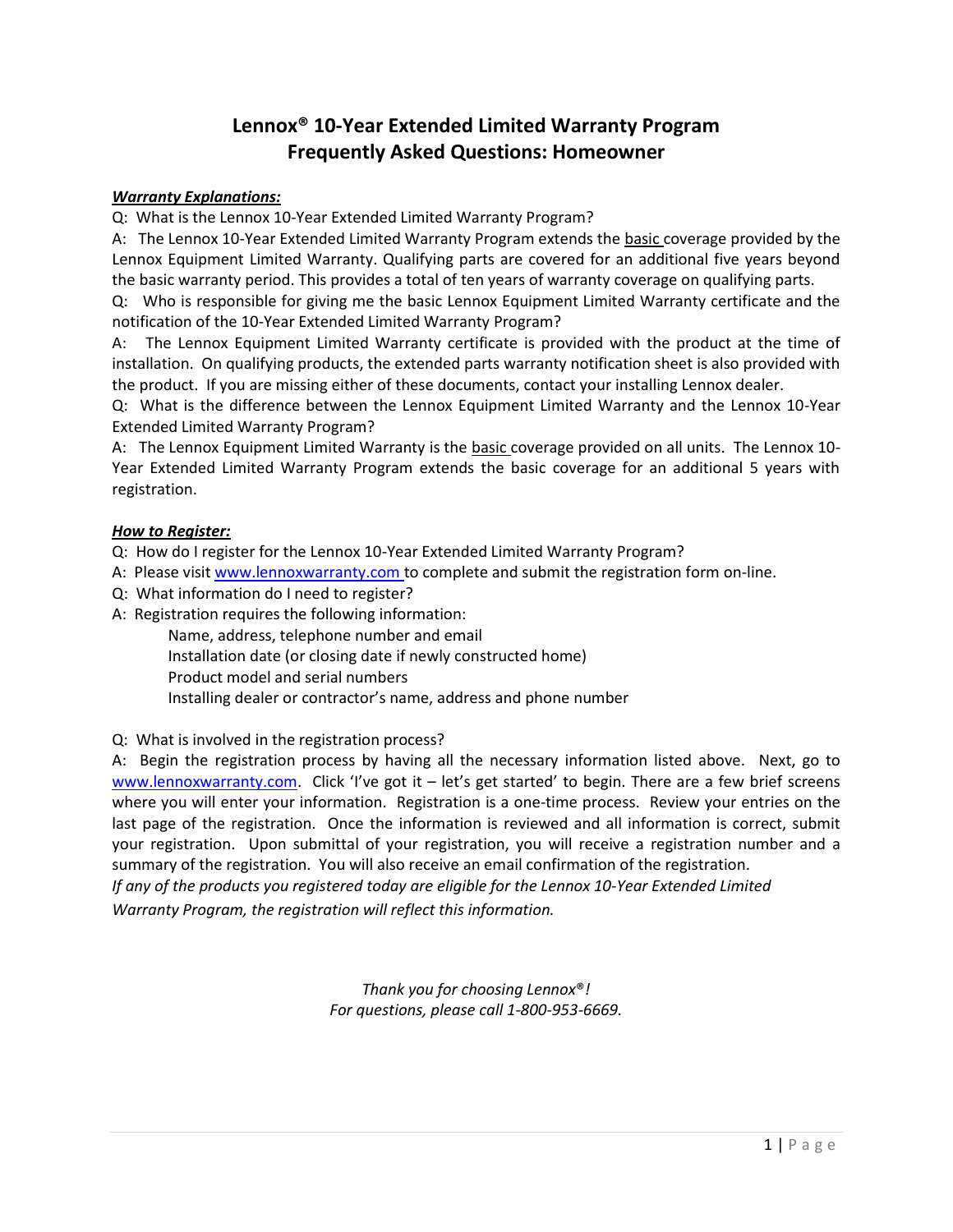#### *Eligibility:*

Q: What Lennox products are eligible for this Extended Limited Warranty Program?

A: Select Merit® and Elite® gas furnaces, air conditioners, heat pumps, air handlers and residential packaged units are eligible when installed in an owner occupied, single family residential application. Rental property is excluded. Qualifying products must be installed on or after March 1, 2009. Select coils installed on or after January 1, 2012 may also be eligible. Qualifying products must be registered within 60 days of installation, or in the case of a newly constructed home, within 60 days of the closing date. For a complete list of eligible products and program requirements, please visit www.lennoxwarranty.com.

Q: Can equipment be registered after 60 days from either the installation date or closing date in the case of a newly constructed home?

A: Yes, we encourage you to register all Lennox products. In order to qualify for the Lennox 10-Year Extended Limited Warranty Program you must register your equipment within 60 days.

Q: I live in a state or province where registration is not required. Do I qualify for the extended limited warranty?

A: Yes. Extended limited warranty eligibility is based on the address where the unit is installed. There are qualifying factors of the program that also need to be met, such as installed in an owner-occupied single family residence and being a matched system. The new Lennox unit must be properly installed, operated and maintained by a licensed professional installer (or equivalent), or by a service agency in accordance with the unit installation, operation and maintenance instructions provided with each Lennox unit. Failure to provide maintenance per Lennox instructions will void the warranty. You may be asked to provide written documentation of annual and other periodic preventive maintenance.

Q: Can I register just my gas furnace?

A: Yes. We encourage you to register all Lennox products.

Q: My dealer told me that my system qualifies for the extended limited warranty. Why did Lennox deny it?

A: If you have questions, you can email the Lennox Product Registration department at:

[product.registration@lennoxind.com](mailto:product.registration@lennoxind.com) or call Lennox at 1-800-953-6669.

Your extended limited warranty may be denied because of one or more of the following:

Your unit is not a Lennox-branded product.

Your unit is not installed in a residential application which is defined as an owner occupied, single-family residence.

Your unit was not registered within 60 days of the original date of installation.

Your unit is not part of a complete AHRI-matched system.

Your unit was installed prior to March 1, 2009, or January 1, 2012 for coils

Your unit was not installed by a licensed, professional installer.

You did not provide all the required information.

Q: After I have registered, do I have to use the installing dealer in order to maintain the manufacturer's warranty?

A: The new Lennox® unit must be properly installed, operated and maintained by a licensed professional installer (or equivalent), or by a service agency in accordance with the unit installation, operation and maintenance instructions provided with each Lennox unit. Failure to provide maintenance per Lennox instructions will void the warranty. You may be asked to provide written documentation of annual and other periodic preventive maintenance.

Q: Is the extended limited warranty transferable to subsequent homeowners?

A: No. The extended limited warranty applies only to the original homeowner.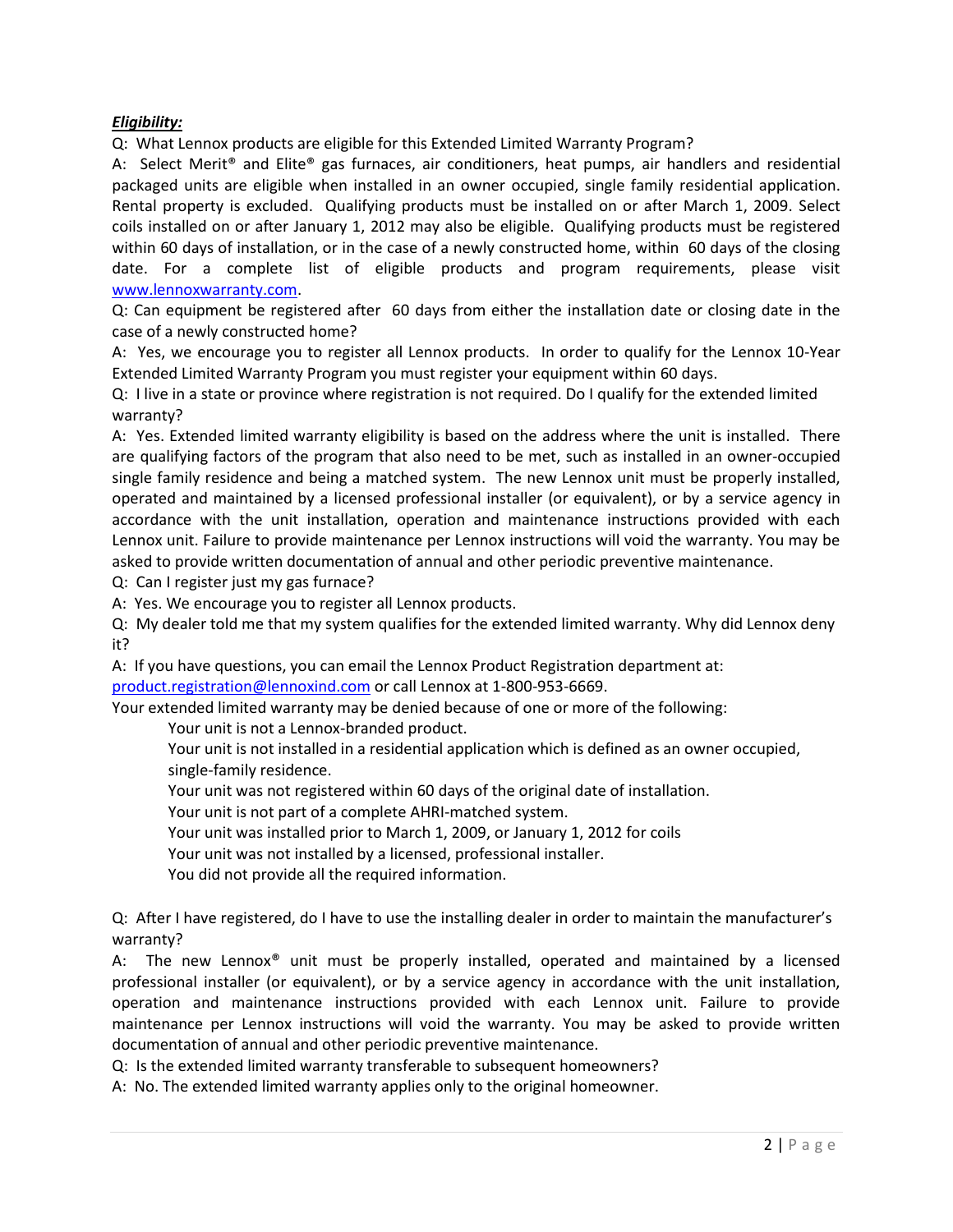Q: Will products using R-22 refrigerant be eligible for the extended parts warranty?

A: No. One of the requirements of the extended limited warranty states that the unit must use R-410A refrigerant.

#### *Confirmation & Notifications:*

Q: How do I know if I have this extended limited warranty?

A: After you have submitted the online registration at www.lennoxwarranty.com, you will receive a confirmation page online and an email confirmation of your registration. Both will include a copy of the Extended Limited Warranty Certificate if all requirements were met.

Q: Will I be notified if my equipment is approved or rejected for the warranty?

A: Yes. After registering your product at www.lennoxwarranty.com , the confirmation page and email will state whether or not your equipment receives the extended limited warranty.

- Q: I submitted my online registration, but have not received a confirmation email. What do I do?
- A: Please call 1-800-953-6669.

#### *Additional Resources:*

- Q: Who do I contact if I have any questions?
- A: Please call Lennox at 1-800-953-6669.
- Q: I do not have a computer. How do I register my product?
- A: Please contact your installing contractor or call Lennox at 1-800-953-6669.
- Q: What program information is available for homeowners?
- A: The following documents are posted at both www.lennoxwarranty.com and www.lennox.com: The extended limited warranty notification
	- Complete list of eligible products
	- List of Frequently Asked Questions

Q: If my registration for the Lennox® 10-Year Extended Warranty Program is denied, whom do I contact?

A: Contact Lennox at 1-800-953-6669. Please have your registration number available.

#### *Matched System Questions:*

#### Q: What is a "properly matched" system?

A: Air conditioners and heat pumps must be installed with an indoor coil which provides proper system performance. Indoor air handlers must be matched to an outdoor heat pump. For standard or extended manufacturer parts warranties, your Lennox products must be part of a properly matched system and installed per the guidelines in the manufacturer's instructions.

Q: What is AHRI?

A: According to their website, AHRI is the trade association representing more than 350 manufacturers of air conditioning, heating and commercial refrigeration equipment. AHRI is home to the industry's three performance certification programs for indoor comfort and commercial refrigeration equipment and components:

ARI Performance Certified (air conditioning and refrigeration equipment and components) GAMA Efficiency Rating Certified (space and water heating equipment) I-B-R (hydronic heating products)